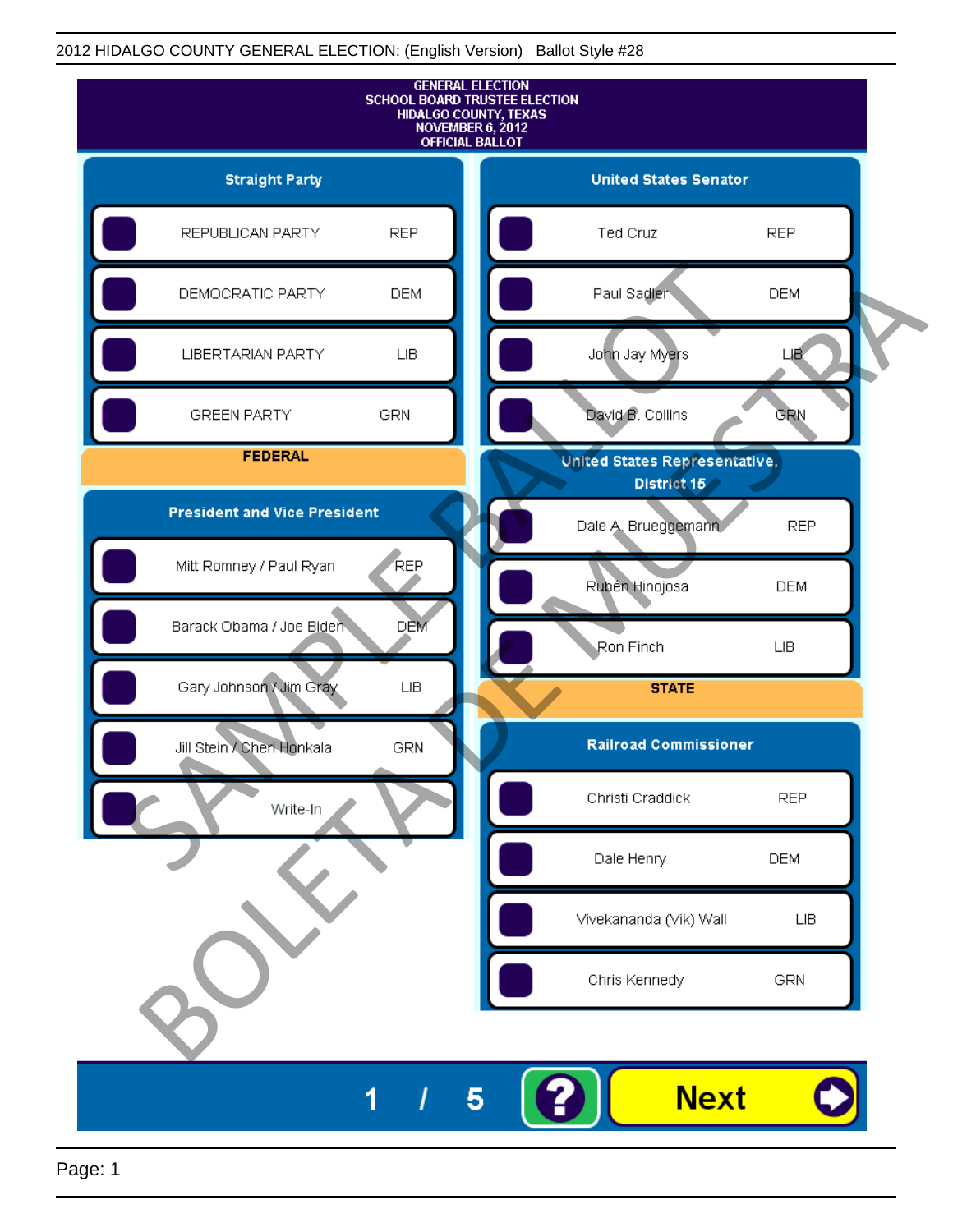![](_page_1_Figure_1.jpeg)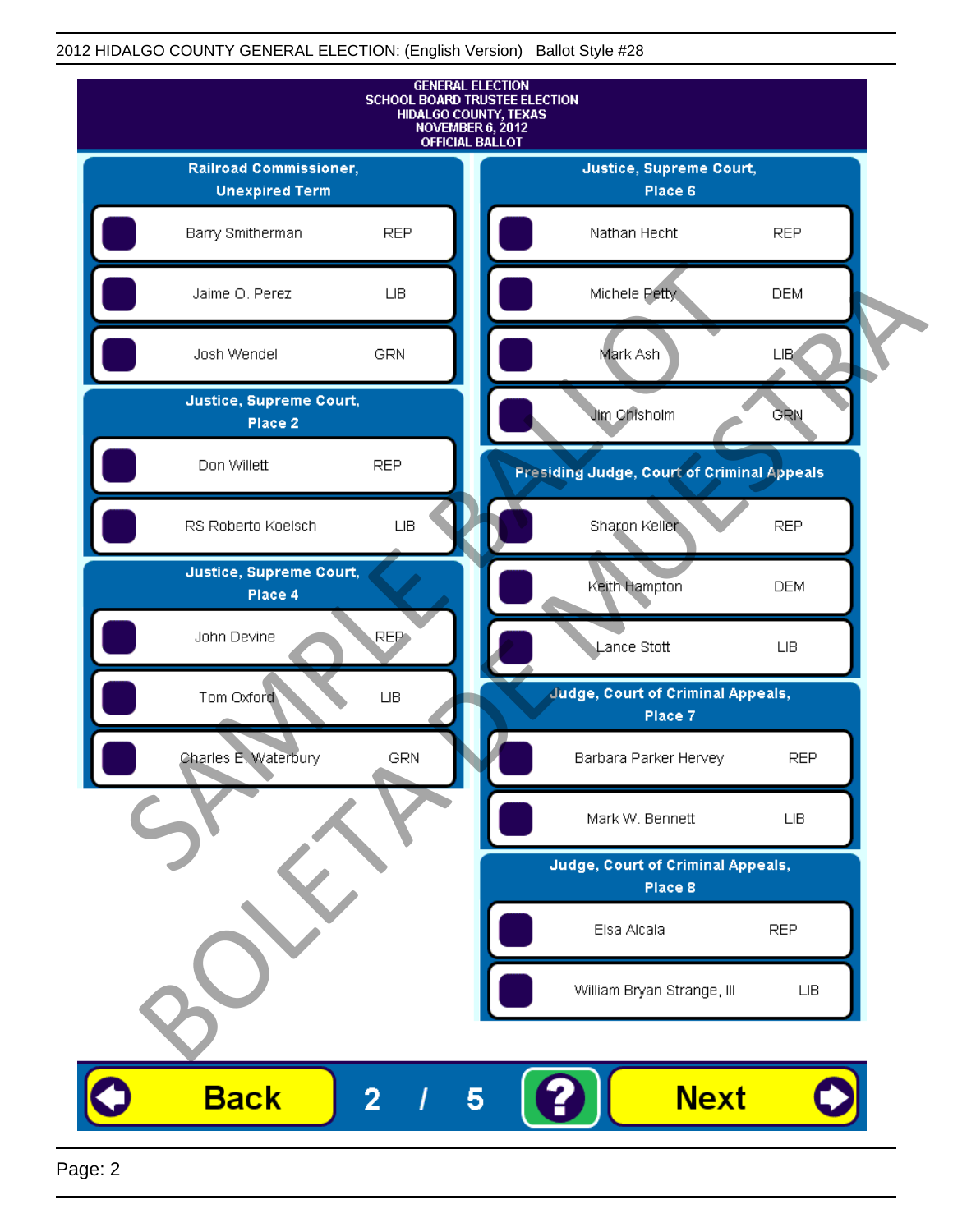![](_page_2_Figure_1.jpeg)

Page: 3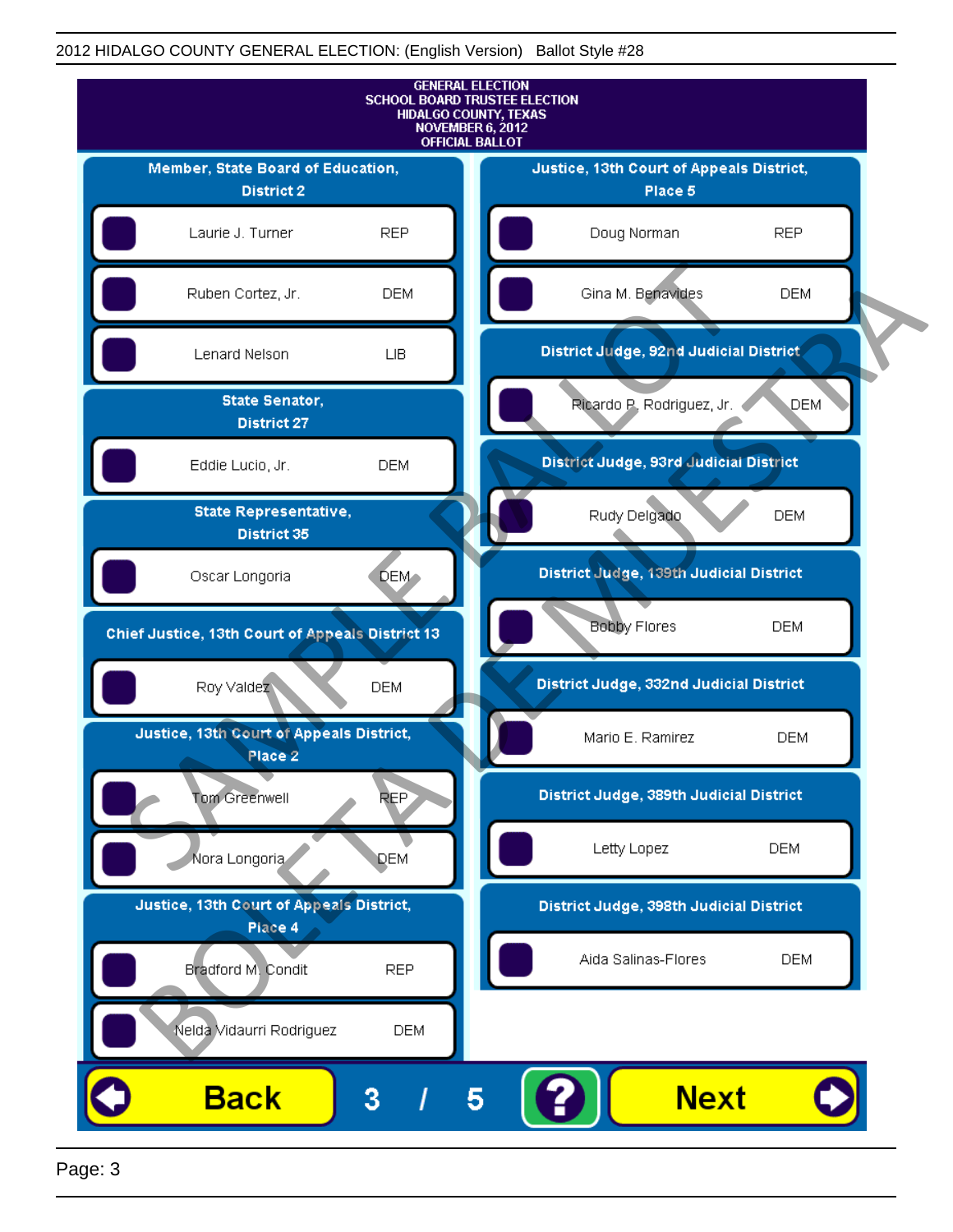|                                         | <b>SCHOOL BOARD TRUSTEE ELECTION</b> | <b>GENERAL ELECTION</b><br>HIDALGO COUNTY, TEXAS<br>NOVEMBER 6, 2012<br><b>OFFICIAL BALLOT</b> |                                       |  |
|-----------------------------------------|--------------------------------------|------------------------------------------------------------------------------------------------|---------------------------------------|--|
| District Judge, 430th Judicial District |                                      |                                                                                                | <b>School Trustee,</b><br>Place No. 2 |  |
| Israel Ramon, Jr.                       | <b>DEM</b>                           |                                                                                                | Connie Villanueva                     |  |
| District Judge, 449th Judicial District |                                      |                                                                                                | Chris Leal Castillo                   |  |
| Jesse Contreras                         | <b>DEM</b>                           |                                                                                                | Jimmy E. Padilla                      |  |
| <b>COUNTY</b>                           |                                      |                                                                                                | <b>School Trustee,</b>                |  |
| <b>Sheriff</b>                          |                                      |                                                                                                | Place No. 3<br>Gloria Alicia Sanchez  |  |
| Robert Caples                           | <b>REP</b>                           |                                                                                                |                                       |  |
| Guadalupe "Lupe" Trevino                | <b>DEM</b>                           |                                                                                                | Teresa Del Toro                       |  |
| MONTE ALTO INDEPENDENT SCHOOL DISTRICT- |                                      |                                                                                                |                                       |  |
| <b>School Trustee,</b><br>Place No. 1   |                                      |                                                                                                |                                       |  |
| Juan C. Rodriguez                       |                                      |                                                                                                |                                       |  |
| Ropert Garate                           |                                      |                                                                                                |                                       |  |
|                                         |                                      |                                                                                                |                                       |  |
| Josue Rivas                             |                                      |                                                                                                |                                       |  |
|                                         |                                      |                                                                                                |                                       |  |
|                                         |                                      |                                                                                                |                                       |  |
|                                         |                                      |                                                                                                |                                       |  |
| <b>Back</b>                             | 4                                    | $\overline{\mathbf{5}}$                                                                        | <b>Next</b>                           |  |
|                                         |                                      |                                                                                                |                                       |  |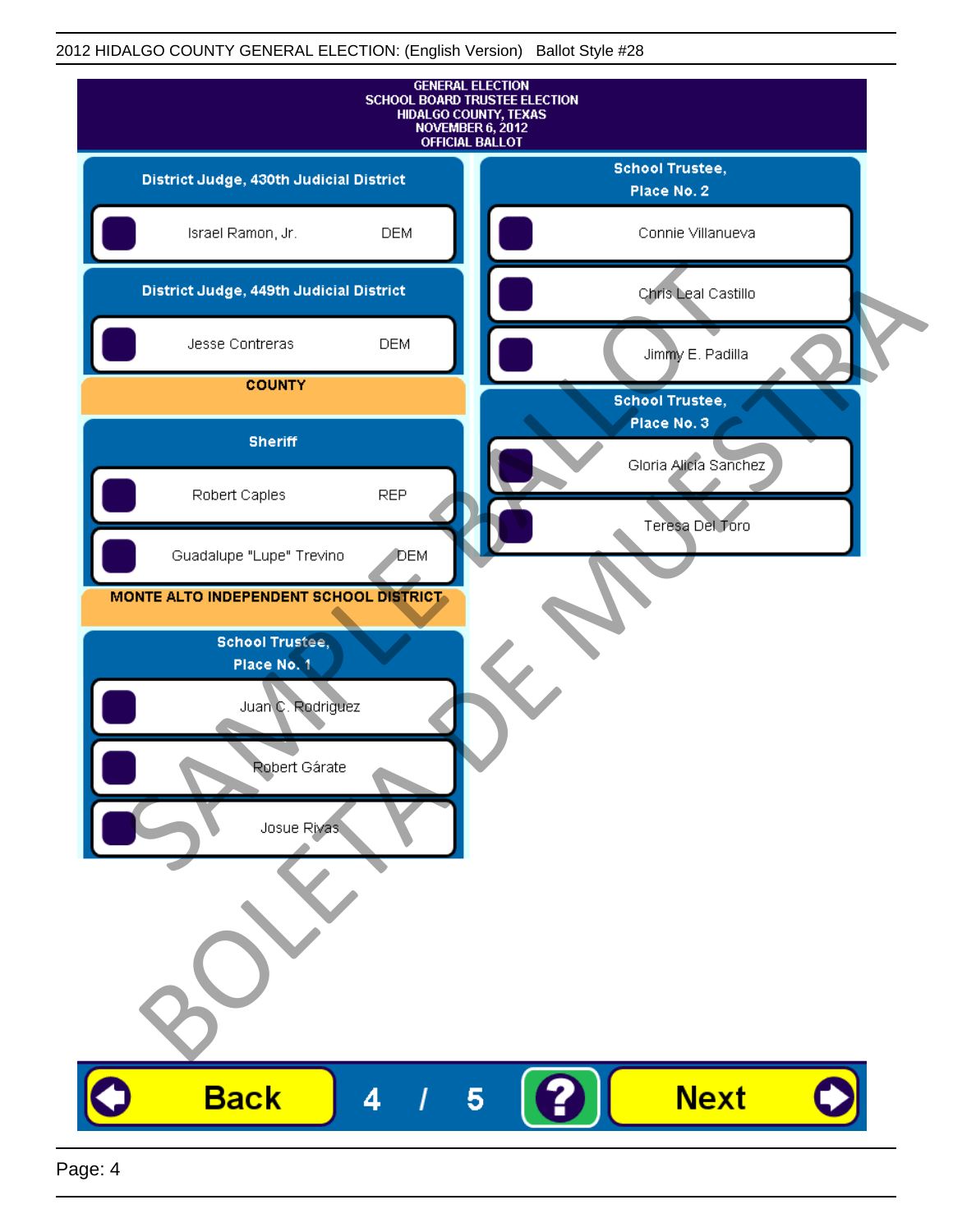## **GENERAL ELECTION** SCHOOL BOARD TRUSTEE ELECTION<br>HIDALGO COUNTY, TEXAS<br>NOVEMBER 6, 2012 **OFFICIAL BALLOT**

Review

#### UNOPPOSED CANDIDATES DECLARED ELECTED

Judge, County Court at Law No. 7 Sergio Valdez (DEM)

County Tax Assessor-Collector

Frame The Passe, Precinct No. 1<br>
County Commissioner, Precinct No. 1<br>
SC. Cutellar Jr. (DEM)<br>
County Commissioner, Precinct No. 2<br>
Ulastice of the Peace, Precinct No. 2<br>
Ulastice of the Peace, Precinct No. 2<br>
Robert M. "Bl County Commissioner, Precinat No. 1<br>
A County Commissioner, Precinat No. 3<br>
Use of the Peace, Precinat No. 3<br>
Use of the Peace, Precinat No. 1<br>
There is a precinc No. 2<br>
There is a precinc No. 2<br>
There is a precinc No. 2<br>

**Back** 

5

5

![](_page_4_Picture_15.jpeg)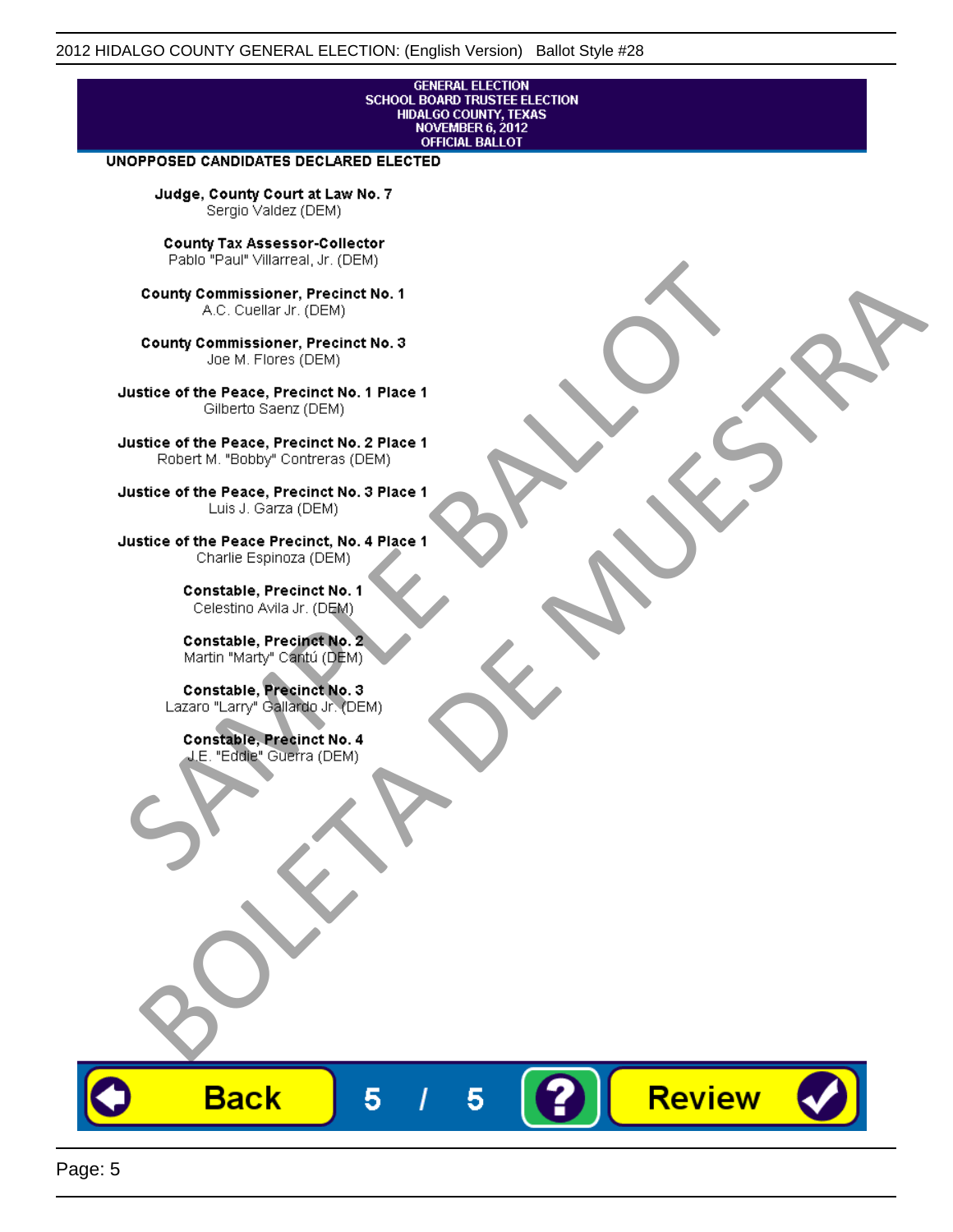# **Summary Ballot Instructions**

Press the candidate name or contest title to return to a contest.

Vote button will light up when

![](_page_5_Figure_4.jpeg)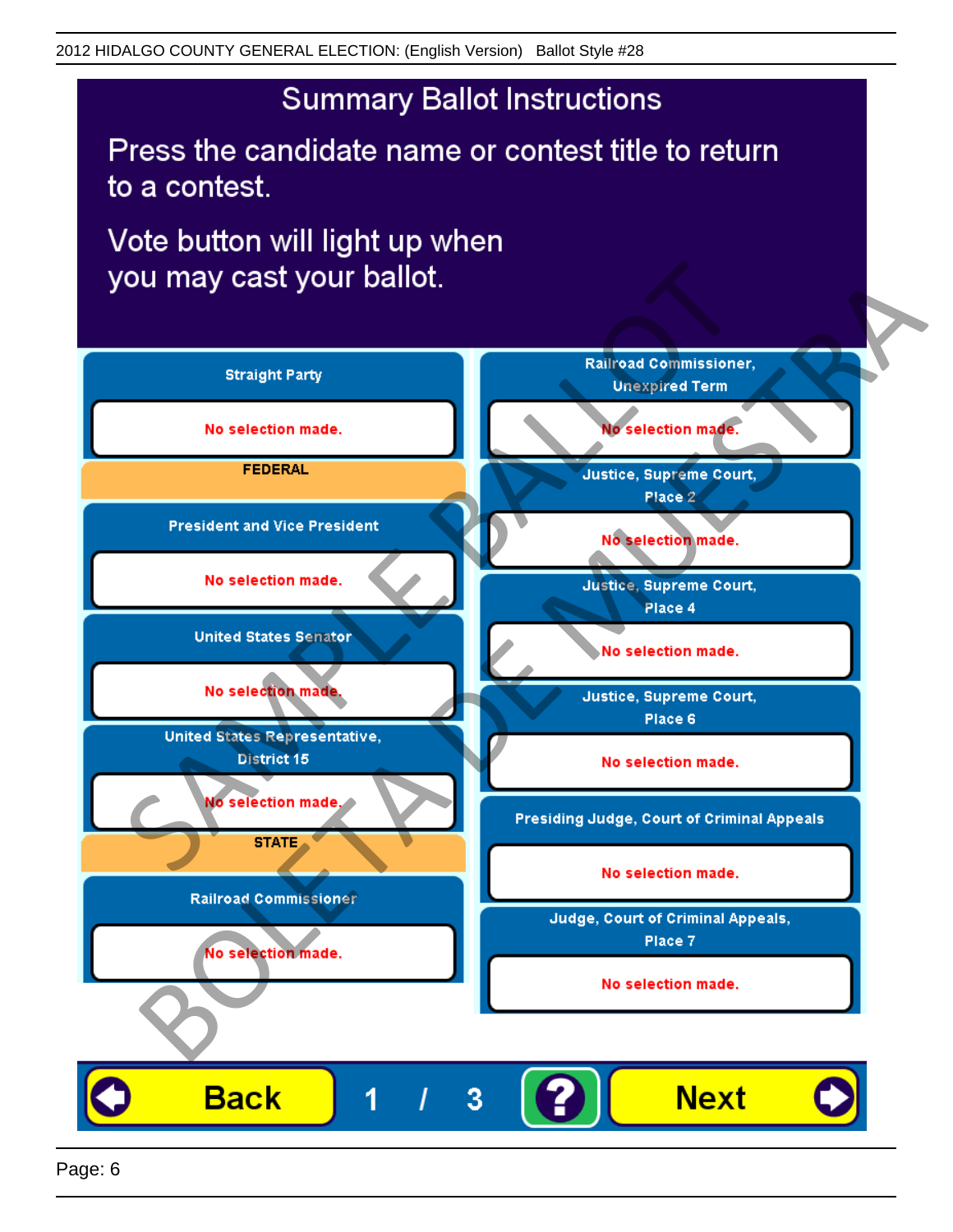## **Summary Ballot Instructions**

Press the candidate name or contest title to return to a contest.

Vote button will light up when

![](_page_6_Figure_4.jpeg)